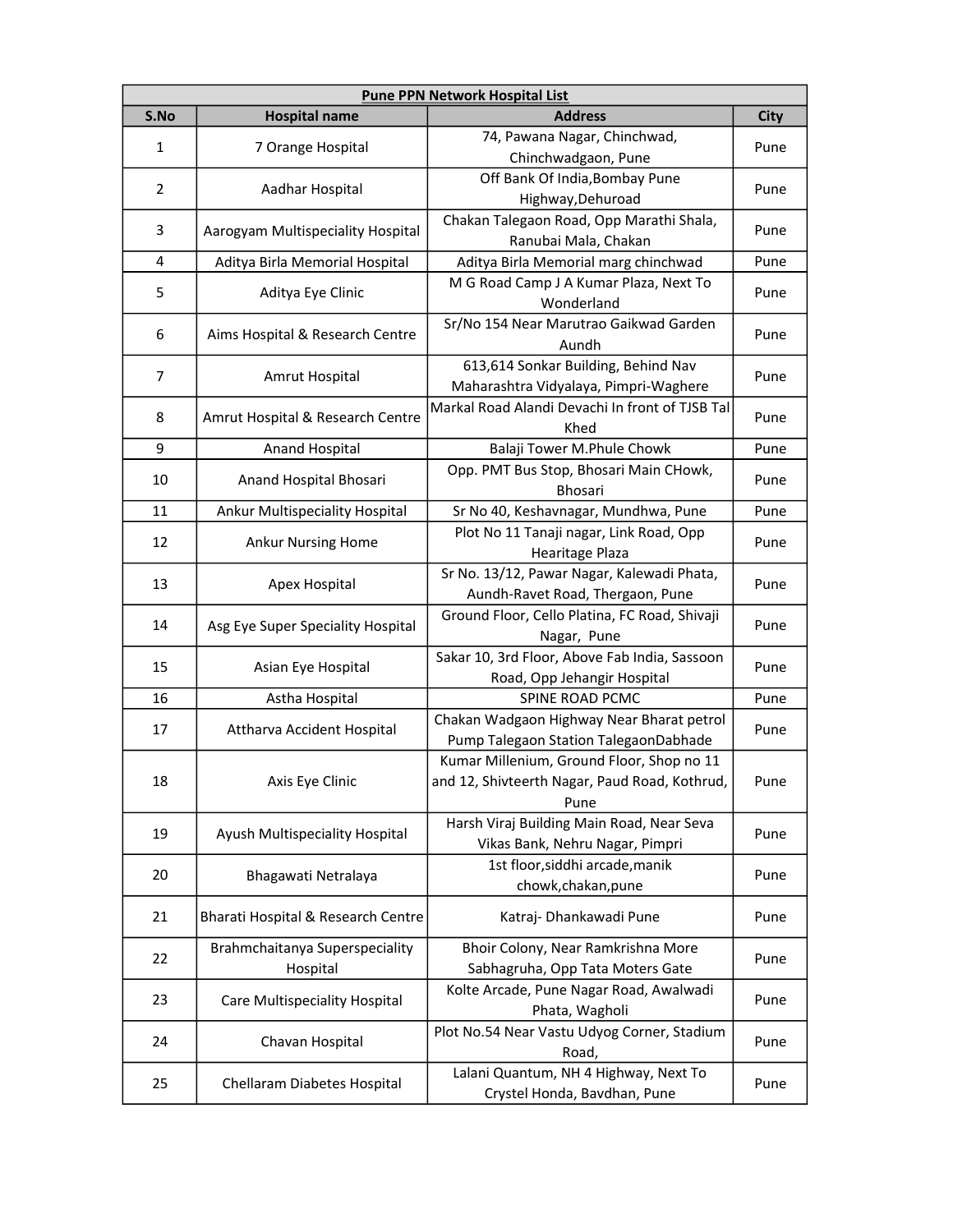| 26 | Chiranjivi Balrugnalay Hospital                                     | Sai Rachana Complex, 2nd Floor, Near ST<br>Stand, Chakan                                                                                   | Pune |
|----|---------------------------------------------------------------------|--------------------------------------------------------------------------------------------------------------------------------------------|------|
| 27 | Citi Care Hospital Pvt Ltd                                          | Shubham Galleria Next to Croma, Near Pimpri<br><b>Bridge</b>                                                                               | Pune |
| 28 | Cloud Nine Hospital                                                 | Axon Building, Survey No. 28/1, Bhamburda,<br>Near Sakhar Sankhul, Shivajinagar                                                            | Pune |
| 29 | Cloudnine Hospital (kids Clinic<br>India Private Limited)           | Waves, Survey No. 212/1B, Plot no. 59 C,<br>Prathamesh Society, Kalyani Nagar, Pune                                                        | Pune |
| 30 | Colony Nursing Home (dwarika<br>Sangamnerkar Medical<br>Foundation) | Colony Nursing Home, 50/51, Laxmi Park<br>Colony, Navi Peth                                                                                | Pune |
| 31 | <b>Ct Nursing Home</b>                                              | Shree Ram Pride, Madhav Nagar, Dhanori,<br>Pune                                                                                            | Pune |
| 32 | Deenanath Mangeshkar Hospital &<br><b>Research Centre</b>           | Near Mhatre Bridge, Erandawane                                                                                                             | Pune |
| 33 | Deendayal Memorial Hospital                                         | 926, FC Road, Shivajinagar, Near Tukaram<br>Paduka                                                                                         | Pune |
| 34 | Deoyani Multispeciality Hospital                                    | Plot No 121 Lane No 4, Dahanukar Colony<br>Kothrud                                                                                         | Pune |
| 35 | Deshpande Eye Hospital And Laser<br>Centre                          | 3/4, Anamika, Near Kothrud Depot, Paud<br>Road, Left Bhusari Colony, Kothrud, Pune -<br>411038., Bhusari Colony, Pune City,<br>Maharashtra | Pune |
| 36 | Dhakne Hospital                                                     | Shop No 6,7, Near Bank Of India, Shantai City<br>Centre, Station Road, Talegaon Dabhade                                                    | Pune |
| 37 | Dhanashree Hospital                                                 | GP-66, G Block, MIDC, Opp. Kamalnayan Bajaj<br>School                                                                                      | Pune |
| 38 | Dr Agarwal Eye Hospital                                             | No.127, Plot No.7, Lotus Court Iti Road Aundh<br>Near Tanishq At, Iti Road, Sahil Park, Sanewadi,<br>Aundh, Pune                           | Pune |
| 39 | Dr D Y Patil Medical College<br>Hospital & Research Centre          | Sant Tukaram Nagar Pimpari                                                                                                                 | Pune |
| 40 | Dr Gaikwad Diabetes Centre                                          | Ananda Heights Pune Nashik Highway Bhosari                                                                                                 | Pune |
| 41 | Dr Khade Superspeciality Hospital                                   | Bija Complex, 1st Floor, Manik Chowk, Near ST<br>Stand, InOpposite Hotel Savera, Talegaon<br>Chowk, Chakan                                 | Pune |
| 42 | Dr Makan Surgical Maternity &<br><b>Accident Hospital</b>           | Ganga Nagar, Near PWD Quarters Old Sangavi                                                                                                 | Pune |
| 43 | Galaxy Care Laparoscopy Institute                                   | #25-A, Karve Road, Campus of Ayurved Ras-<br>Shala, Near Garware College, Pune                                                             | Pune |
| 44 | <b>Ganga Nursing Home</b>                                           | Pingle Wasti, Mundhawa Road, Near Munshi<br>Chamber, Mundhawa, Pune                                                                        | Pune |
| 45 | <b>Global Hospital</b>                                              | 577/2, Nr Dattawadi Police Chowly Off.<br>Sinhagad Road, Dattawadi Pune                                                                    | Pune |
| 46 | Gold Rush Hospital                                                  | Sr. No. 11/9, Chandan Nagar, Hadapsar Bypass<br>Road, Near Reliance Mart, Kharadi                                                          | Pune |
| 47 | Golden Care Hospital                                                | S. NO. 117/3, Bhumkar wasti, Hinjewadi Road,<br>Wakad                                                                                      | Pune |
| 48 | Hardikar Hospital                                                   | 1160/61, Ganeshkhind Road, Shivajinagar                                                                                                    | Pune |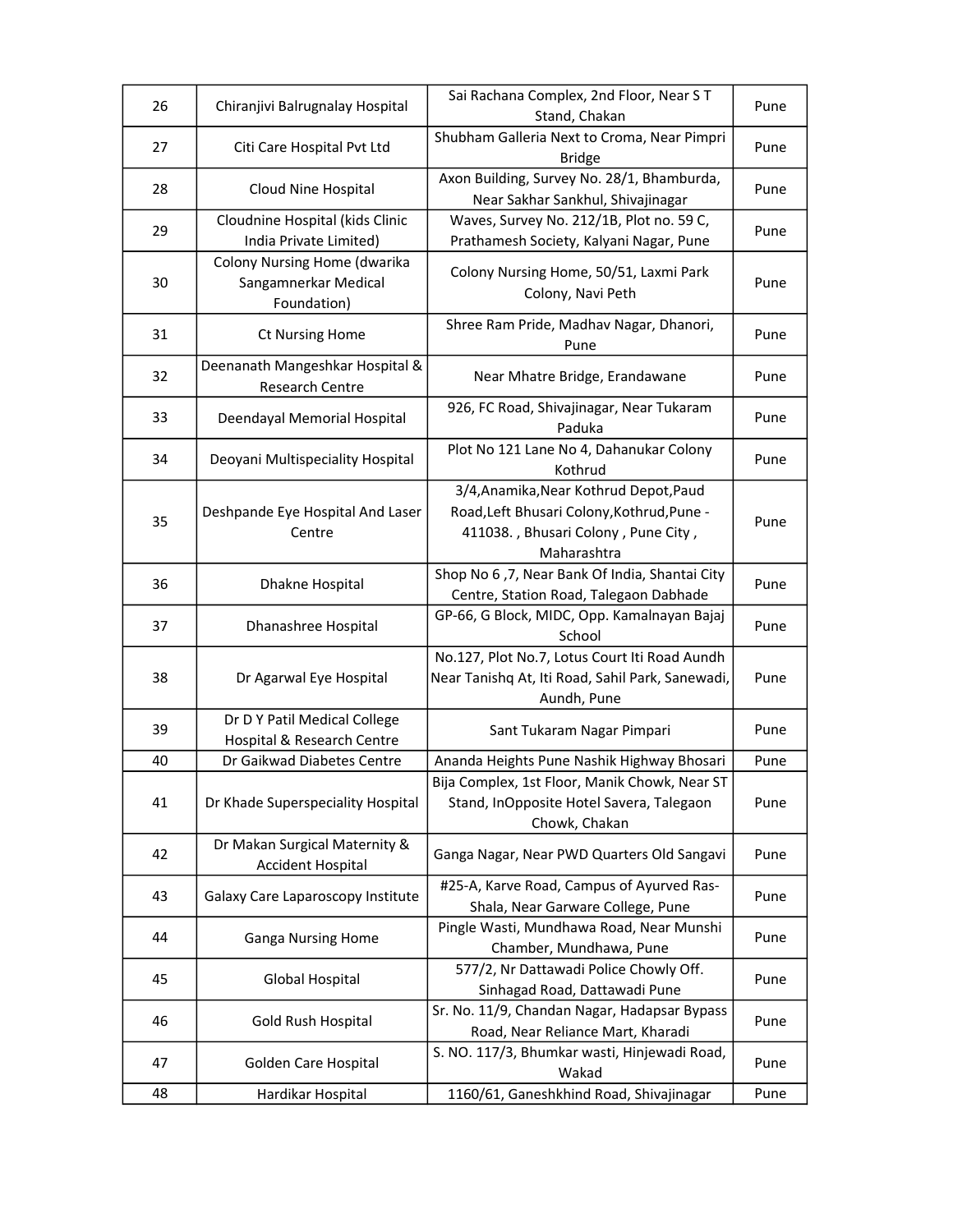|    |                                     | 4th Floor Millenium Star Extension, dhole patil |      |
|----|-------------------------------------|-------------------------------------------------|------|
| 49 | <b>Healing Hands Clinic</b>         | road, adjacent to ruby hall clinic, Pune-01,    | Pune |
|    |                                     | Pune                                            |      |
| 50 | Healing Hands Clinic Pvt Ltd        | 101/102, Girme Heights, B Wing, Salunkhe        | Pune |
|    |                                     | Vihar Road, Wanowari, Pune                      |      |
| 51 | Healing Hands Clinic Pvt Ltd        | 1st floor, Crystal Empire Building, Opposite    | Pune |
|    |                                     | Hotel Sadanand, Baner, Pune                     |      |
|    |                                     | 1st Floor, Gokul Complex, Near HDFC Bank,       |      |
| 52 | Healing Hands Clinic Pvt Ltd        | Wage Vasti, Nashik - Pune Hwy, Nashik Road,     | Pune |
|    |                                     | Chakan, Pune                                    |      |
|    |                                     | Wing A, 2Nd Floor, Shop No-201, Premier         |      |
| 53 | Healing Hands Clinic Pvt Ltd        | Plaza, Above Mcdonald, Adjacent To Big          | Pune |
|    |                                     | Bazaar, Chinchwad, Pune                         |      |
|    |                                     | Office No 1 & 2, 1st Floor, Parmar Pawan, Opp.  |      |
| 54 | Hi Tech Eye Surgery & Laser Centre  | Rupee Bank, Main Kondhwa Road, Kondhwa          | Pune |
|    |                                     |                                                 |      |
| 55 | Icon Hospital                       | Tower line Corner, Talawade Road,               | Pune |
|    |                                     | Triveninagar                                    |      |
| 56 |                                     | Opp Kesnand Phata Sant Tukaram Nagar            | Pune |
|    | Imax Multispeciality Hospital       | Wagholi                                         |      |
| 57 | Jaihind Hospital                    | 2293/1/3, Abhishek Building, Chakan Shikrapur   |      |
|    |                                     | Road, Chakan                                    | Pune |
|    |                                     | S.N.1041/2335, Khandave Nagar, Pune Nagar       |      |
| 58 | Jeevan Rakshak Hospital             | Road, Wagholi, Pune                             | Pune |
| 59 | Jehangir Hospital                   | 32, Sasson Road                                 | Pune |
| 60 |                                     | Survery No: 46/2B/2, Paud Road, Kothrud,        | Pune |
|    | Jehangir Specialty Hospital         | Pune                                            |      |
|    |                                     | Sr.28 Prabhu Complex, In front of Repulic       |      |
| 61 | Jivanrekha Multispeciality Hospital | School, Old Mumbai Pune Highway, Dehu Road      | Pune |
|    |                                     |                                                 |      |
| 62 | Jupiter Hospital                    | Near Prathamesh Park, Baner Pimple Nilakh       | Pune |
|    |                                     | Road, Pune                                      |      |
| 63 | K E M Hospital                      | 489 Sardar Moodliar Road                        | Pune |
| 64 | K K Care Hospital                   | A/p- Charholi Bk, Vadmukhwadi, Padmavati        | Pune |
|    |                                     | Nagri, Padmavati Complex, Pune                  |      |
| 65 | Karne Hospital Pvt Ltd              | Opp Laxminarayan Theatre Nr. Swargate           | Pune |
|    |                                     | Sr No 42/43, Tirupati Complex, 1st Floor,       |      |
| 66 | Kedarnath General Hospital          | Vishrantwadi, Opp Mahalaxmi Vihar, Pune-        | Pune |
|    |                                     | Alandi Road, Pune                               |      |
| 67 | Khaire Hospital                     | Chapekar Chowk, Station Road, Chinchwad         | Pune |
|    |                                     | Plot no 21, Sr no 49/2, C/o Dr Kohakade Next    |      |
| 68 | Kohakade Hospital                   | to Reliance fresh rupee bank, Pune-             | Pune |
|    |                                     | ahmednagar road                                 |      |
| 69 | Life Point Multispeciality Hospital | S No 145/1 Mumbai Bangalore Highway Near        |      |
|    | Pvt Ltd                             | Hotel Sayaji Wakad                              | Pune |
| 70 |                                     | Gat No 648/2 Near Shrensh Garden Keshnand       |      |
|    | Lifeline Hospital                   | Phata Pune Nagar Road Wagholi                   | Pune |
| 71 | Lokmanya Hospital                   | Unit 2- Sec. No. 24 PCNTDA, Pradikaran, Nigdi   | Pune |
| 72 | Lokmanya Hospital                   | Unit 1 - Gawade Colony, Chinchwad               | Pune |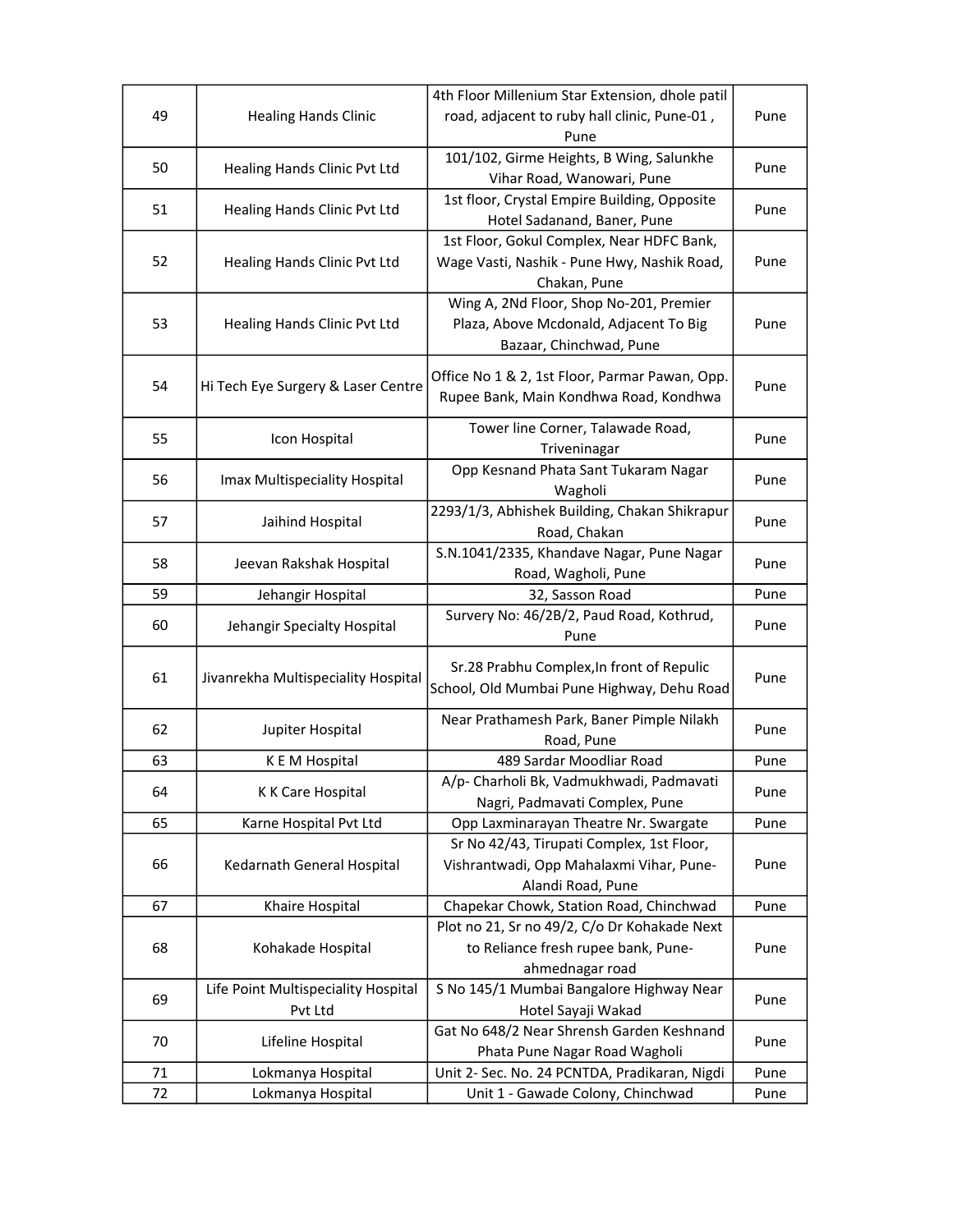| 73 | Lokmanya Hospital Pvt Ltd           | 484/6, Mitramandal Co Op Society,            | Pune                                                 |
|----|-------------------------------------|----------------------------------------------|------------------------------------------------------|
|    |                                     | Aranyeshwar Road Parvati                     |                                                      |
|    |                                     | Shubh Complex, Sector 1, Near Bank of        |                                                      |
| 74 | Madrewar Hospital                   | Maharashtra & Vaishnomata Mandir, Above      | Pune                                                 |
|    |                                     | Axis Bank, Indrayaninagar, Bhosari           |                                                      |
|    |                                     | 117/1, Waraje, Next to BAIF, Mumbai-         |                                                      |
| 75 | Mai Mangeshkar Hospital             | Bangalore Highway                            | Pune                                                 |
|    |                                     | DM Chamber, Above Rupee bank, Pune Nashik    |                                                      |
| 76 | Mankikar Hospital                   | Road                                         | Pune                                                 |
|    |                                     | Shantai City Centre, Near Nagar Parishad,    |                                                      |
| 77 | Mauli Hospital                      | Talegaon Dhabade, Tal- Maval                 | Pune                                                 |
|    | Max Neuro Hospital Private          | Opp Alfalaval Mumbai Pune Highway            |                                                      |
| 78 | Limited                             | Kasarwadi                                    | Pune                                                 |
|    |                                     | Seeta Plaza, Opp Swaraj Garden Hotel, Pimple |                                                      |
| 79 | Maxcare Hospital                    | Saudagar                                     |                                                      |
|    | Medilife Multispeciality Hospital & | New Jotiba Temple Alphoosa School Road,      |                                                      |
| 80 | Icu                                 | Nijay nagar Kalewadi Petrol Pump             | Pune<br>Pune<br>Pune<br>Pune<br>Pune<br>Pune<br>Pune |
|    |                                     | Saundarya Colony, Nakhate Wasti, Pimpri      |                                                      |
| 81 | Metro Hospital                      | Rahatani                                     |                                                      |
| 82 | Moraya Hospital                     | Gauri Appartment Pimple Gurav Dapodi Pune    |                                                      |
|    |                                     | Power House Chowk, Opposite PMT Bus Stop,    |                                                      |
| 83 | Moraya Multispeciality Hospital     | Chinchwad                                    |                                                      |
|    |                                     | S.No. 13/1A/1E/2 Mundhwa Kharadi Bypass      |                                                      |
| 84 | Motherhood Hospital (A Unit Of      |                                              |                                                      |
|    | Rhea Healthcare Pvt Ltd)            | Road, Ground Floor, Near Hyundai Showroom,   |                                                      |
|    |                                     | Kharadi, Pune                                |                                                      |
| 85 | N M Wadia Institute Of Cardiology   | 32, Sassoon Road                             |                                                      |
|    |                                     |                                              |                                                      |
|    |                                     | Big D building, Opposite To Konark E square, |                                                      |
| 86 | National Hospital                   | Kondhwa Main Road, Khondhwa KH, Pune City    | Pune                                                 |
|    |                                     |                                              |                                                      |
| 87 | National Institute Of               | 1187/30, Off Ghole Road, Nr Phule Museum,    | Pune                                                 |
|    | Ophthalmology                       |                                              |                                                      |
| 88 | National Institute Of               | 376 Sindh Society, Bremen Square, Ganesh     | Pune                                                 |
|    | Ophthalmology                       | Khind Road, Aundh                            |                                                      |
| 89 | Navakar Hospital                    | 293, Pune Nashik Highway, Talegaon Chowk,    | Pune                                                 |
|    |                                     | Chakan                                       |                                                      |
| 90 | New Life Child Care Clinic &        | Opposite Mm School, Above Shagun Plywood,    | Pune                                                 |
|    | Hospital                            | Main Road, D Mart, Kalewadi                  |                                                      |
| 91 | Niramaya Hospital                   | S No 4742, Behind Jaihind Petrol Pump, Next  | Pune                                                 |
|    |                                     | to Chinchwad (E) Post Office, Chinchwad Post |                                                      |
| 92 | Noble Hospital                      | 153, Magarpatta City Road                    | Pune                                                 |
| 93 | Om Eye Care                         | 110, Town Square, Above Dorabjee Mall,       | Pune                                                 |
|    |                                     | Vimannagar, Pune                             |                                                      |
| 94 | Om Hospital                         | Vetalbaba Chowk, Shivajinagar                | Pune                                                 |
| 95 | Om Hospital                         | Hutatma Chowk, Alandi Road, Bhosari          | Pune                                                 |
| 96 | <b>Omkar Accident Hospital</b>      | Pune naik Highway talegaon chowk Chakan      | Pune                                                 |
|    |                                     | taluka khed                                  |                                                      |
|    |                                     | Rose Icon, Survey No. 72, BRT Road, Pimple   |                                                      |
| 97 | Onp Leela Hospital                  | Saudagar                                     | Pune                                                 |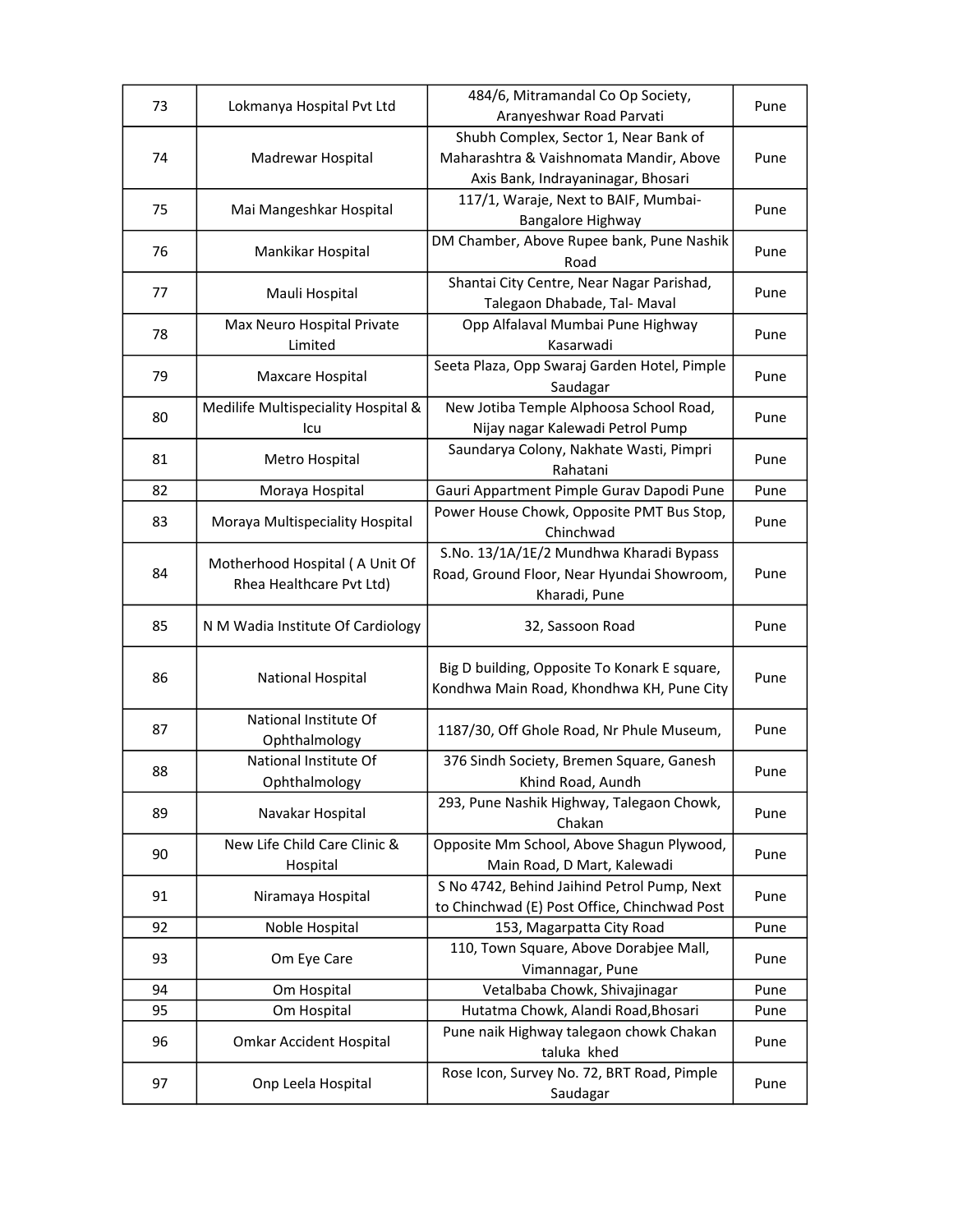| 98  | <b>Orchid Speciality Hospital</b>                    | L-square, Porwal Road, Sr.No.282/3/3, Off<br>Dhanori Jakat Naka, Dhanori, Lohgaon                                   | Pune |
|-----|------------------------------------------------------|---------------------------------------------------------------------------------------------------------------------|------|
|     | Oyster & Pearl Hospital Pvt Ltd Run                  | 1671-75, Ganeshkhind Road, Behind Hotel                                                                             |      |
| 99  | By Phadnis Clinic Pvt Ltd                            | Pride Executive                                                                                                     | Pune |
|     |                                                      | 01- Bldg, Riddhi Capita, Plot No. F11, Sect.                                                                        |      |
| 100 | Panortho Multispeciality Hospital                    | No.26 A.D.C.PCNTDA, Nigdi, Pune                                                                                     | Pune |
|     | Paranjpe Eye Clinic & Surgery                        | 894, Venkatesh Apt, Off F C Road, Deccan                                                                            |      |
| 101 | Center                                               | Gymkhana, Goodluck Chowk                                                                                            | Pune |
| 102 | Pataskar Hospital                                    | Jay Ganesh Samrajya, C Wing, 12, Near<br>Panjarpol, Pune Nashik Highway, Bhosari                                    | Pune |
| 103 | Patil Eye Hospital                                   | 1st Floor, C-Wing, Jai Ganesh Samarajya,                                                                            | Pune |
|     |                                                      | Panjarpol, Pune Nashik Road                                                                                         |      |
| 104 | Patil Hospital                                       | Main Road Vitthalwadi Akurdi Pune Laxman<br>Sondkar Path                                                            | Pune |
| 105 | Pawana Hospital                                      | Somatane Phata Near Old Pune Mumbai<br>Highway Tal Maval                                                            | Pune |
| 106 | Pbmas H V Desai Eye Hospital                         | H V Desai Eye Hospital, S. No.93, Tarwade vasti<br>Mohammadwadi                                                     | Pune |
| 107 | Pharande Eye Hospital                                | 1St Floor Anant Appt Near Santosh Hall<br>Anandnagar Singhgad Road Pune                                             | Pune |
| 108 | Phoenix Hospital                                     | Opp Rhythm Society Kalewadi Phata Near<br>Suzuki Shoroom Tergaon Pune                                               | Pune |
|     |                                                      | Somatane Phata Diamond Commercial                                                                                   |      |
| 109 | Pioneer Hospital                                     | Complex NR Old Mumbai Pune Highway                                                                                  | Pune |
| 110 | Poona Hospital & Research Centre                     | 27, Sadashiv Peth                                                                                                   | Pune |
| 111 | <b>Pulse Multispeciality Hospital</b>                | S. No. 66/1, Lande Building, Tathawade Chowk,<br>Pune                                                               | Pune |
| 112 | <b>Pulse Multispeciality Hospital</b>                | Sr. No 51/7/B/1 1st Floor Vishwa Arcade, Opp<br>Deccan Pavillion Hotel, Mumbai Bangalore<br>Highway, Narhe Ambegaon | Pune |
| 113 | Pune International Burns &<br><b>Cosmetic Centre</b> | Shivganga Complex, Chandani Chowk, Opp<br>Seva Vikas Bank, Bhosari                                                  | Pune |
| 114 | Pune Netralaya                                       | Flat No. 3, Krishnai Appartment, Opp. Lee<br>Showroom, Near Monginis, Parihar Chowk,<br>Aundh, Pune                 | Pune |
| 115 | Ranka Hospital                                       | 157/5, Mukund Nagar, Opp. Nirman Bhavan,                                                                            | Pune |
|     |                                                      | <b>CPWD</b>                                                                                                         |      |
| 116 | Rao Nursing Home                                     | RNH Aaranyeshwar Corner Bibvewadi Near Big<br>Bazar                                                                 | Pune |
| 117 | <b>Rising Medicare Hospital</b>                      | Survey No 4, Goodwill Icon, Hissa No 1, Behind<br>Radission Hotel, Kharadi Bypass Road, Kharadi                     | Pune |
| 118 | Rode Hospital                                        | Sai Park, Sr No.84, Dighi Bhosari Road, Dighi,<br>Pune                                                              | Pune |
| 119 | Ruby Hall Clinic                                     | 40, Sassoon Road                                                                                                    | Pune |
| 120 | Ruby Hall Clinic Hinjwadi                            | Plot No 33, Phase 1, Rajeev Gandhi Infotech<br>Park                                                                 | Pune |
|     |                                                      |                                                                                                                     |      |
| 121 | Ruby Hall Wanowarie                                  | Wanowarie Azadnagar Pune                                                                                            | Pune |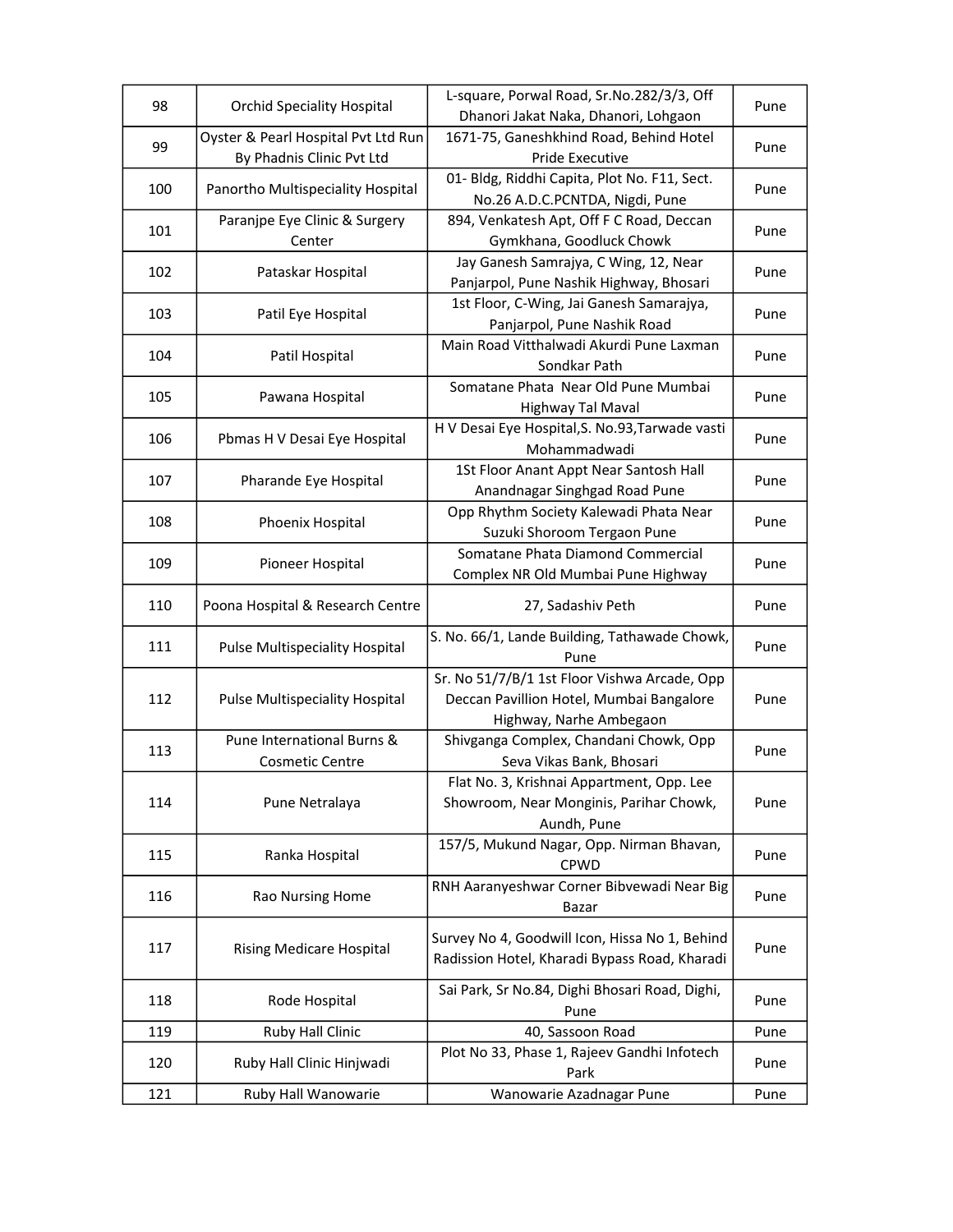| 122                                           | Sahyadri Hospital                   | Survey No 148/4A B Opposite Vanaz Eng. Paud   | Pune |
|-----------------------------------------------|-------------------------------------|-----------------------------------------------|------|
|                                               |                                     | Road, Kothrud                                 |      |
|                                               |                                     | Plot no 13, S No 573, City No 281, Swami      |      |
| 123                                           | Sahyadri Hospital                   | Vivekanand Marg, Next to Suhaag Mangal        | Pune |
|                                               |                                     | Karyalay, Bibvewadi, Pune                     |      |
|                                               |                                     | Plot No 30, C, Lane No 1, Prabhat             |      |
| 124                                           | Sahyadri Speciality Hospital        | Road, erandawane, Deccan                      | Pune |
|                                               |                                     | Sr.No. 185A,199,200A-B,201 Shashri Nagar      |      |
| 125                                           | Sahyadri Speciality Hospital        | Yerawada Pune Nagar road                      | Pune |
| 126                                           | Sahyadri Super Specialty Hospital   | S N 163, Bhosale Nagar, Hadapsar              | Pune |
|                                               | Sai Ananya Eye And Heart Care       | 310, 404 Fortune Building, Shivar Chawk, Opp. |      |
| 127                                           | Center                              | Rainbow Plaza, Pimple Saudagar, Pune          | Pune |
|                                               | Sai Shree Orthopaedic Super         |                                               |      |
| 128                                           | Speciality & Joint Replacement      | 251/252, Opp BSNL Tel Exchange, Near Parihar  | Pune |
|                                               | Center                              | Chowk, Near DAV Public School, Aundh          |      |
|                                               |                                     | Opp Maharashtra Bank, Landewadi Chowk,        |      |
| 129                                           | Saidham Hospital                    | Bhosari, Pune                                 | Pune |
|                                               |                                     | S 4 Pune Nashik Highway Moshi Pradhikaran     |      |
| 130                                           | Sainath Hospital                    | Opp Gandharva Nagari                          | Pune |
|                                               |                                     | 1st Floor, Kazi Complex, Mahatma Phule        |      |
| 131                                           | Saiseva Hospital                    | Chowk                                         | Pune |
|                                               |                                     | Shantai City Centre, Near Nagar Parishad,     |      |
| 132                                           | Samarth Hospital                    | Talegaon Dabhade                              | Pune |
|                                               | Sancheti Institute For Orthopaedics |                                               |      |
| 133                                           | & Rehabilitation                    | 16, Thube Park Shivaji Nagar                  | Pune |
|                                               | Sanjeevan Hospital                  | 23, Off. Karve Road, Near Garware College     | Pune |
|                                               | Sanjeevani Nursing Home             | Gadital, Harapsar Pune Solapur Road           | Pune |
|                                               |                                     | Sant Nagar, Sector No 4, Public Amenity,      |      |
|                                               | Sant Dnyaneshwar Hopsital           | Moshi Pradhikaran, Pune-Nashik Highway,       | Pune |
|                                               |                                     |                                               |      |
|                                               |                                     | Moshi                                         |      |
| 137                                           | Sarvadnya Multispeciality Hospital  | Sable Heights, Gate No-284, Bhartmata Chowk,  | Pune |
| 134<br>135<br>136<br>138<br>139<br>140<br>141 |                                     | Dehu Road, Moshi, Pune                        |      |
|                                               | Sayali Nursing Home                 | NDA Road, Near Uttamnagar Telephone           | Pune |
|                                               |                                     | Exchange, Kondhwade Dhawade, Uttamnagar       |      |
|                                               | Shaishav Childrens Hospital And     | 695, A, Sadashiv Peth, Budhi Vikash Building, | Pune |
|                                               | Research Centre Pvt Ltd             | Opp.                                          |      |
|                                               | Shashwat Hospital Shashwat          | 22, Happy Colony, Kothrud                     | Pune |
|                                               | Health Services Pvt Ltd             |                                               |      |
|                                               | Shivam Multispeciality & Accident   | Near DSK Dream City, Opp. Manali Resort,      |      |
|                                               | Care Centre Pvt Ltd                 | Next to Loni Kalbhor Toll Naka, Pune Solapur  | Pune |
|                                               |                                     | Highway, Fursungi, Pune                       |      |
| 142                                           | Shivkrupa Multispeciality Hospital  | Chatrapati Shivaji Chowk, Near Bus Stand,     | Pune |
|                                               |                                     | Dehu Alandi Road, Chikhali                    |      |
| 143                                           | Shree Balaji Eye Hospital           | 114 Adinath Soc- Pune-Satara Road             | Pune |
| 144                                           | Shree Hospital                      | Sidharth Mension Opp Agakhan Palce Nagar      | Pune |
|                                               |                                     | road Yerawada                                 |      |
|                                               | Shree Hospital Criticare & Trauma   | S.No.7/3/B, Gulmohar Society, Kharadi         |      |
| 145                                           | Center Pvt Ltd                      |                                               | Pune |